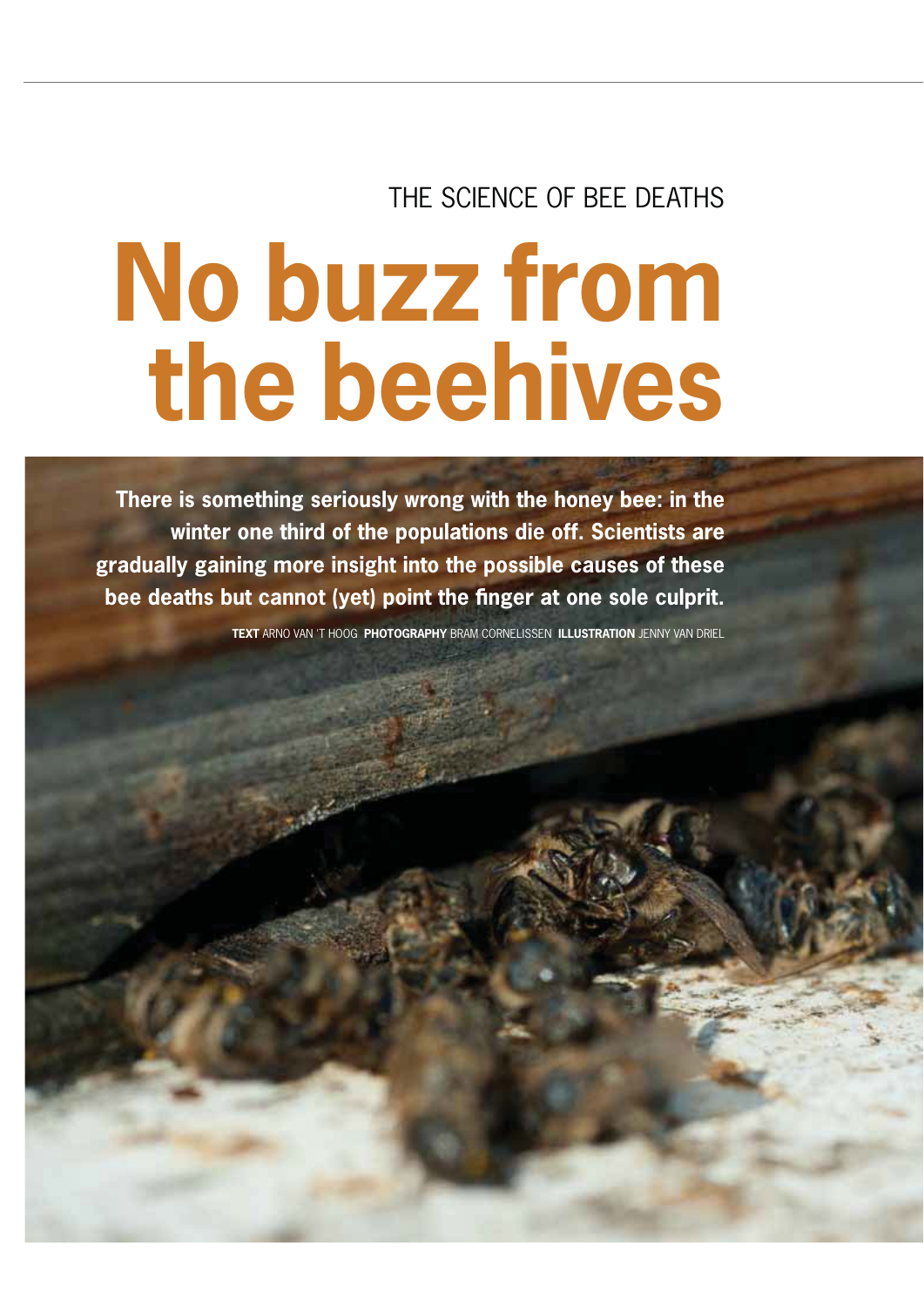ees have been failing to thrive all<br>around the world for years now. I<br>populations have been dwindling around the world for years now. Bee populations have been dwindling in Europe and North America since the 1970s. Their decline is not limited to the honeybee kept by people (Apis mellifera); wild bee species are having a hard time too. Bees and bumble bees account for an estimated 75 percent of the pollination in agriculture and horticulture. As a result there is talk of a looming pollination crisis that could have consequences for nature management and agricultural yields. It is not for nothing that



there is growing international attention for the 'bee problem' and scientific research into the causes.

It is at the end of the winter particularly that beekeepers notice that the honeybee is not doing as well: more populations die off nowadays. The winter period is a hard time for bees: it is cold and there is a shortage of food. Of the 20 to 30 thousand bees inhabiting a hive in the summer, only about 10,000 are left at the end of the winter. Sometimes an entire population is wiped out. There have always been these wintertime deaths but the average death rate has risen dramatically in the past few years, sometimes by 30 percent. The population deaths can vary between countries and regions in the same year from 7 to 50 percent. The winter of 2012-2013 seems to have turned out not too badly in the Netherlands, says researcher Tjeerd Blacquière of Plant Research International, part of Wageningen UR. Surveys of beekeepers suggest a low death rate of between 8 and 15 percent..

#### **PUBLIC DEBATE**

A global search is going on into the mechanism underlying the bee deaths. And one of the possible causes, the neonicotinoids – a class of pesticides – has been an especial focus of scientific and public debate in recent years. Environmental organizations and some beekeepers suspect that these kinds of pesticide are the main cause of the bee problem and that the solution lies in banning them. Science has not yet provided an unequivocal verdict on the matter. Yet for decades research has been going on at universities and government institutions in Europe and North America in the interests of the beekeeping industry. The main subjects of research are disease control, the food supply for bee populations and the impact of pesticides. But the beekeeping sector is not a rich one and this has an effect on the research, innovation and knowledge transfer in the field, explains Blacquière: 'There is plenty of room for improvement, including in the provision of infor-**>**

Dead worker bees at the entrance to a beehive, February 2013.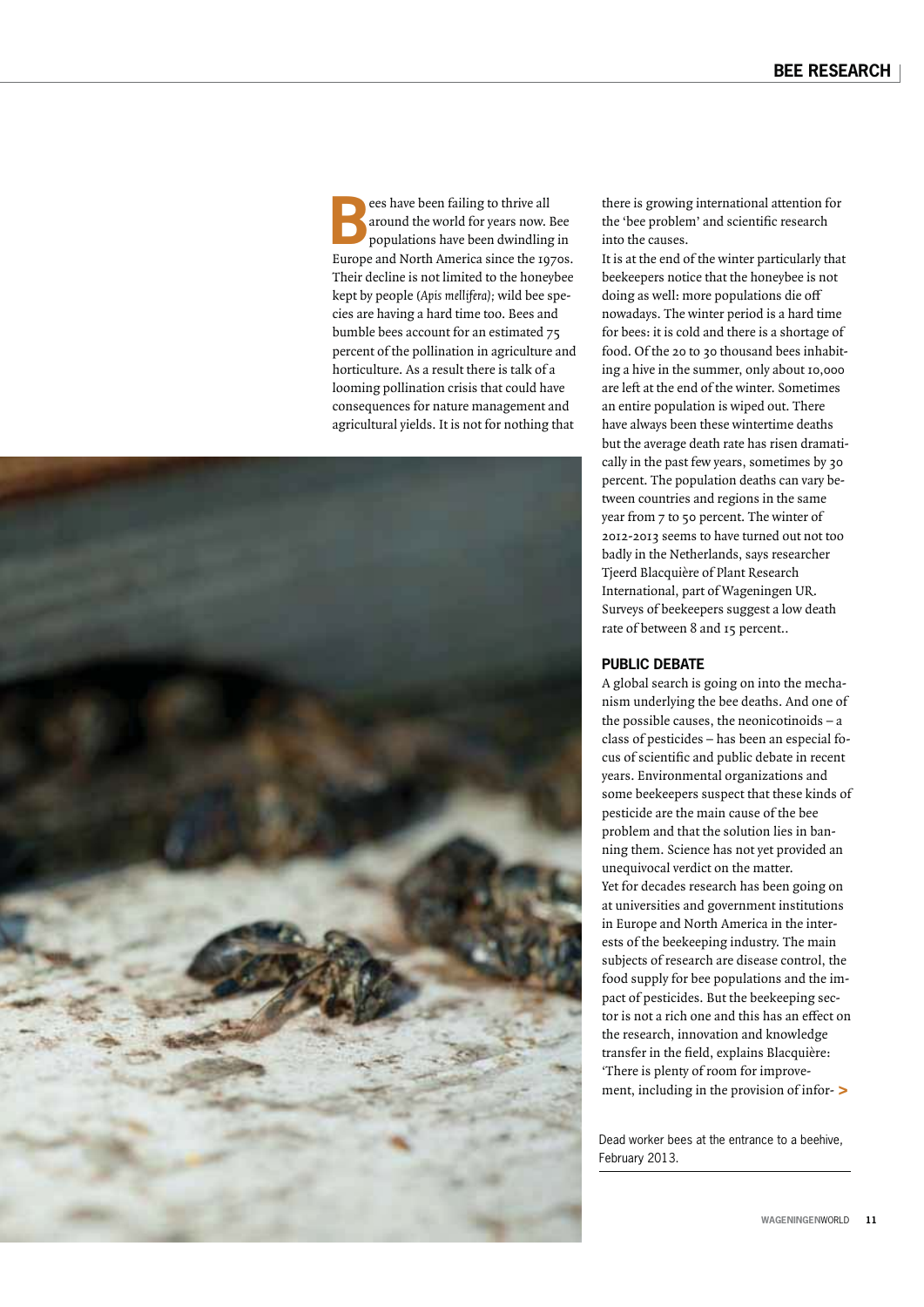mation to beekeepers on topics such as disease control.'

What is more, scientists have not yet been able to determine with certainty the cause of death in a single bee or population. One of the reasons for this is that in the summer, bees only live for four to six weeks. So the bees that die off in the winter are not the ones that come into contact with the pesticides in the summer. Studies of the causes of bee deaths therefore focus on the links between possible causes and their effects on an entire population. Various different causes are being looked into, from pesticides to infectious diseases and the reduced supply of nectar and pollen.

#### **DEFORMED WINGS**

Blacquière: 'In international research, infections with the Varroa mite keep coming out as a possible cause of bee deaths.' The mite moved about 60 years ago from its original host, the Asian honeybee, to the western honeybee. It is just over one millimetre in size and feeds on the blood of larvae, pupae and adult bees. The Varroa mite not only sucks its host dry but also transmits a collection of insect viruses which affect the health of the entire population. These include DWV, which causes deformed wings and ABPV, which caused paralysis. Many of these viruses were already naturally present among honeybees but never caused problems. In an article in Nature (336:1304) in 2012, American and British researchers showed that the Varroa mite caused ever more aggressive virus strains to spread at lightning speed. The Varroa mite is on the march all over the world, causing a systematic deterioration in the physical condition and lifespan of bees, as well as raising the risk of winter deaths. One source of this finding is large-scale monitoring of bee populations in several countries. A large Danish research institute, for example, monitored a total of 1200 beehives over a period of four years for the presence of pesticides and winter deaths. Statistical analysis of the data revealed a link between the seriousness of the Varroa infestation, the weakness of the population in the autumn and the number of winter deaths (Apidologie 41: 332). No link was found with the use of pesticides.

#### **OXALIC ACID AND THYME OIL**

Although a lot is known about the Varroa mite, it remains a key topic of international research, says Blacquière. The mite repeatedly develops resistance to pesticides, making it necessary to find new methods of keeping it under control. Previously successful chemicals such as fluvalinate and coumaphos either no longer work or are no longer permitted. Blacquière: 'Beekeepers now use organic acids and aromatic oils such as oxalic acid and thyme oil. But these have to be used with great precision, making their use often less effective than the simple chemical products of the old days.' Varroa mite control has become a standard aspect of beekeeping. There is still much to be gained by optimizing the way it is done, says Blacquière. Recent publications by the research group bijen@wur (Journal of Insect Physiology 59: 487), in which Blacquière is the senior researcher, show for instance that the assault on the bee's robustness made by a Varroa infection cannot be compensated for by putting enough food in the hive. 'The right timing of pest control seems to be crucial,' says Coby van Dooremalen, bee researcher at Plant Research International. She compared the effect of various different timings for Varroa control on the chances of

surviving the winter (Public Library of Science ONE: PLoS ONE 7: e36285). 'Controlling the mite in July, before the winter bees hatch out, is more effective than doing it in September. Timely control of the Varroa mite extends the lifespan of the winter bees that are born in the autumn and raises the chances of the population surviving the winter.'

#### **DIRTY HONEYCOMBS**

The use of pesticides against mites (miticides) is reflected in the chemical analyses of beeswax, pollen and honey. This is because miticides are not biodegradable and accumulate up in fatty substances such as wax. Very high concentrations of miticide are sometimes encountered in beeswax, especially in beeswax from North America (PloS ONE 5: e9754). High concentrations of miticides or other pesticides in the wax can have negative effects on the bee population. These high concentrations can be formed when old honeycombs are melted down to create the basis for new honeycombs on which the bees can go on building. This is sometimes done for years in a row. A number of other pesticides are introduced to the hive by the beekeeper in the interests of combatting bee diseases. The vast majority of the pesticides that arrive there, however, hitch-hike on pollens and nectar. Chemical analysis of wax and pollen from France, Germany, Spain and North America reveal a list of almost 100 different pesticides that the bee is exposed to. A bee population transports between 20 and 50 kilos of pollen to the hive, as a source of protein. The amount of nectar transported is in the region of 100 kilos.

The lifespan of bees that grow up as larvae in polluted honeycombs is four days – more **>**

**The Varroa mite is on the march all over the world, raising the risk of winter deaths**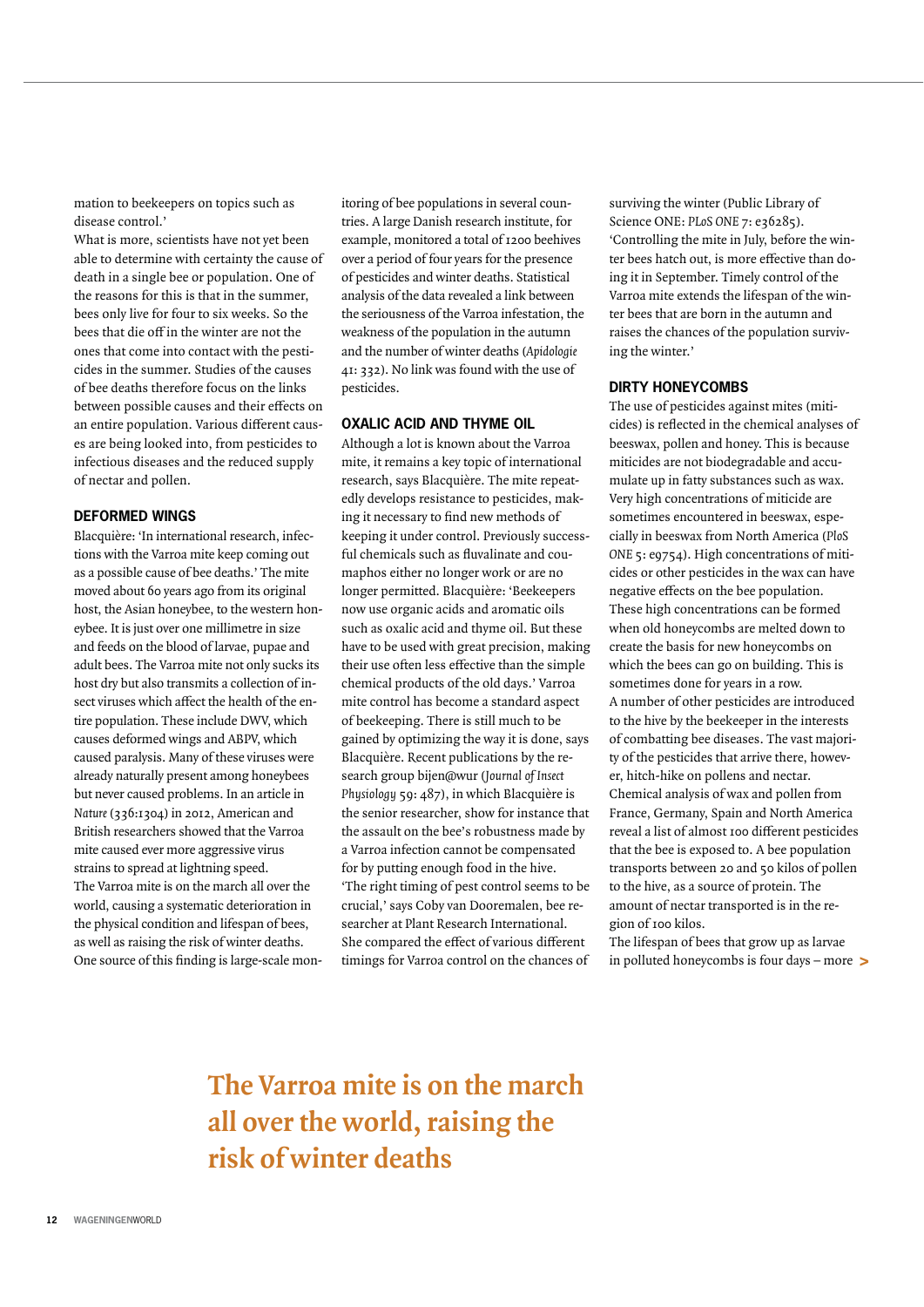#### **BEE DEMOGRAPHICS**

The development of a bee population is comparable with the demographics of a traditional farming community. Only after the passage of time do births, deaths, good harvests and bad weather result in a flourishing or declining community. Identifying the causes of bee deaths therefore means linking possible causes with their effects on the population as a whole.

#### **The bee population through the year**

#### Death  $\blacktriangleright$

At the end of the winter, with its cold and food shortages, about 10,000 of the original 30,000 bees are left.



#### **Exercise Reproduction** Reproduction The queen bee lays her first eggs in January. By May she

is producing about

New bees 2,000 per day. At the end of March the bee population is at its smallest. After this new larvae hatch faster than the bee death rate.



#### Bee age

In the summer worker bees live for four to six weeks; in the winter six months. The queen continues to lay eggs in the summer to keep the bee population going.



#### Winter: 6 months

Jan

**Varroa**

to pesticides.



Pollination  $\blacktriangleright$ Bees and bumble bees account for three quarters of the pollination in agriculture and horticulture.



Honey  $\blacktriangledown$ A population transports nearly 100 kilos of nectar per year, turning it into honey for the winter.

**Exercise** A population transports tens of kilos of pollen per season, which mainly serves as a source of protein.



### Nuptial flight  $\blacktriangleright$

After the queen has left a new queen emerges. She sets off for a drone congregation area to mate.



#### Drone slaughter

The task of the drones is to fertilize the queen. In August they are of no more use and are driven out of the hive and killed by the workers.



In June, bee populations swarm in order to form new populations. The queen departs with

 Drones and workers Queens (1) and workers (2) come out of fertilized eggs. Unfertilized eggs produce  $dr$ nnes  $(3)$ 

Swarming



#### Hibernation

In October it is hibernation time. Bees do not sleep and keep the nest at 20 degrees.



**34,500**

Source: Bijen@wur

#### **Threats to the bee population**



The Varroa mite feeds on bee and larvae blood, weakening the bee and also transmitting viruses such as DWW, which causes deformed wings, and ABPV, which leads to paralysis. Combatting Varroa is best done in July before the winter bees hatch, according to recent research. But the mite keeps developing resistance

#### **Nosema**

Parasites of the Nosema genus inhabit the digestive tract and damage the bee's stomach wall. Disinfecting the beekeeper's equipment and replacing the wax are effective preventive measures.



#### **Foulbrood**

Larvae can be affected by foulbrood – a collective term for various bacteria which can then affect the entire population.



#### **Pesticides**

While collecting pollen and nectar the bee comes into contact with almost 100 different pesticides which can cause damage either directly or indirectly. The substances accumulate in the honeycombs and other places. The life expectancy of larvae growing up in polluted honeycombs is 10 percent shorter, research has shown.

#### **One-sided diet**

len for a number of essential proteins. The more varied their intake of pollens, the more likely the bees are to get all the nutrients they need. When the amount and variety of pollens fall short, the bees are more susceptible to diseases and winter deaths.

Bees depend entirely on pol-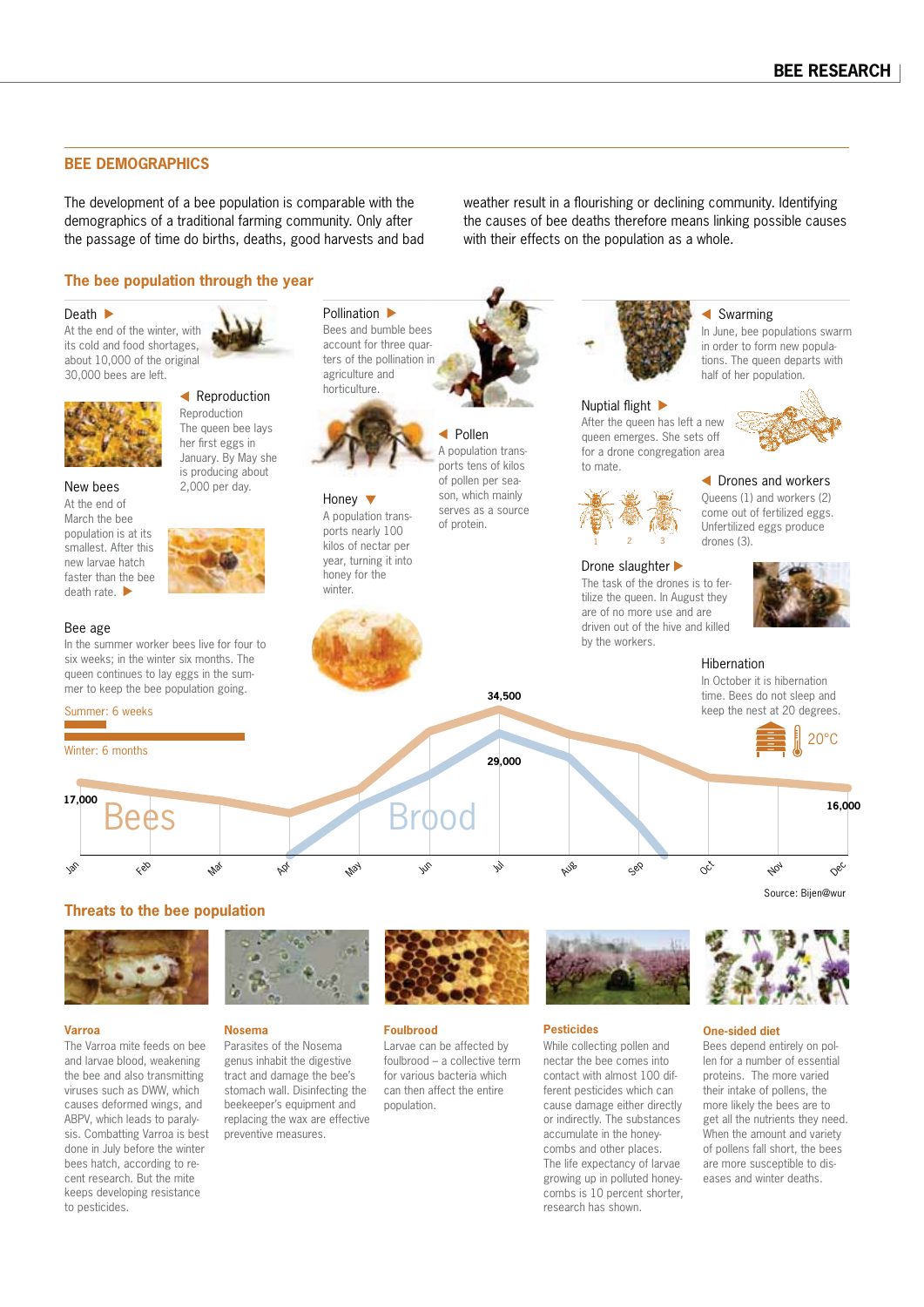

Worker bees bring pollen and nectar back to the hive.

than 10 percent – shorter on average than that of normal bees, found an American study of larvae growing up in clean and in very polluted honeycombs (PloS ONE 6: e14720). Because different substances are in use in different countries, it is not easy to translate this study into European terms, says Blacquière: 'But it shows clearly that old, dirty honeycombs are not good for the bees' health. It is better to remove old honeycombs than to leave them in the hive for years.'

Fungicides are known to be relatively safe for bees. Their use is permitted during the flowering season and no field studies have ever been done on their effects on bees. Blacquière 'You can practically immerse bees in fungicides in lab tests without seeing any effect. But it seems as if there are nevertheless some effects on the food supply and the digestion of food.' Fungicides might inhibit the fermentation of pollen into ambrosia (or bee bread), the proteinrich food supply for the bee larvae. Lab studies by American researchers also show that fungicides can magnify the effect of other pesticides (PloS ONE 8: e54092).

#### **NEUROTOXINS**

In recent years beekeepers have increasingly suspected a link between neonicotinoids and the increased winter deaths. Neonicotinoids form a class of what are known as systemic insecticides. These insecticides can spread throughout the plant, which puts them at an advantage: a coating on a seed protects the plant from the time it germinates. But the neonicotinoids also end up in nectar, pollen, and drops of sap that sometimes hang off the ends of leaves. Neonicotinoids are neurotoxins that block neurotransmission in insects. They are deadly in small quantities for voracious leaf lice, and just as dangerous for the honeybee. This is why the use of neonicotinoids is subject to a whole range of regulations. For example: they may not be used on flowering fields or in an apple orchard in

blossom.

In spite of all the regulations and restrictions, bees can end up being exposed to neonicotinoids both directly and indirectly during the course of a year. This came to light in 2008 in Germany, when thousands of bee populations lost vast numbers of bees in a short period in the spring. They had been exposed to dust particles containing neonicotinoids that came from coated maize seeds. Many of these populations recovered during the summer, however. Even when exposure does not noticeably lead to deaths, it can have negative effects: a substance that affects nerve stimuli could have more subtle effects on a bee's brain. Dozens of publications show effects of small quantities of neonicotinoids on learning behaviour, mobility and memory in bees. These are all characteristics that play a role in food gathering. In a recent study by French researchers published in Science (336; p 348), hundreds of honey bees were given drops of sugar water con